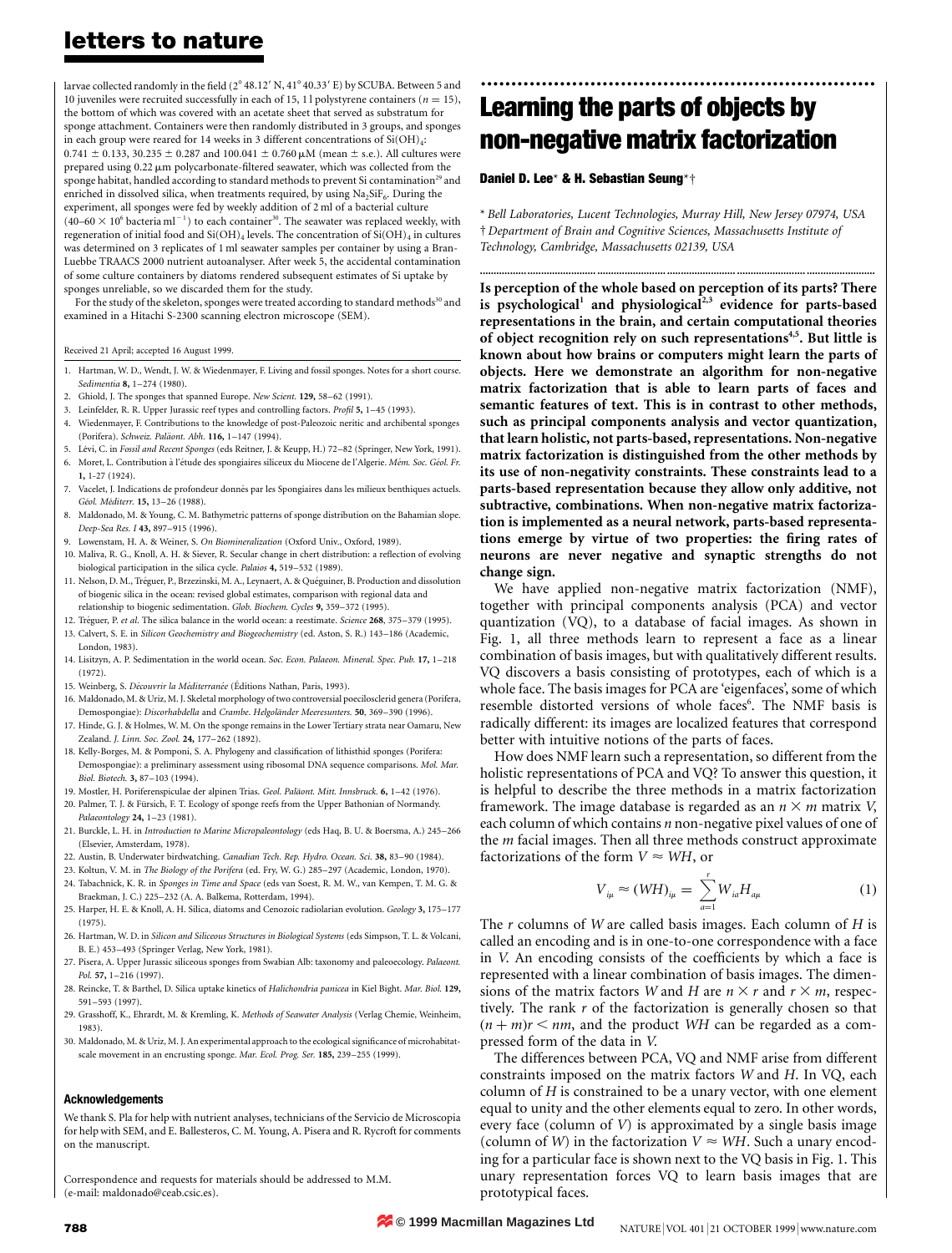PCA constrains the columns of *W* to be orthonormal and the rows of *H* to be orthogonal to each other. This relaxes the unary constraint of VQ, allowing a distributed representation in which each face is approximated by a linear combination of all the basis images, or eigenfaces<sup>6</sup>. A distributed encoding of a particular face is shown next to the eigenfaces in Fig. 1. Although eigenfaces have a statistical interpretation as the directions of largest variance, many of them do not have an obvious visual interpretation. This is because PCA allows the entries of *W* and *H* to be of arbitrary sign. As the eigenfaces are used in linear combinations that generally involve complex cancellations between positive and negative numbers, many individual eigenfaces lack intuitive meaning.

NMF does not allow negative entries in the matrix factors *W*and *H*. Unlike the unary constraint of VQ, these non-negativity constraints permit the combination of multiple basis images to represent a face. But only additive combinations are allowed, because the non-zero elements of *W* and *H* are all positive. In contrast to PCA, no subtractions can occur. For these reasons, the non-negativity constraints are compatible with the intuitive notion of combining parts to form a whole, which is how NMF learns a parts-based representation.

As can be seen from Fig. 1, the NMF basis and encodings contain a large fraction of vanishing coefficients, so both the basis images and image encodings are sparse. The basis images are sparse because they are non-global and contain several versions of mouths, noses and other facial parts, where the various versions are in different locations or forms. The variability of a whole face is generated by combining these different parts. Although all parts are used by at



least one face, any given face does not use all the available parts. This results in a sparsely distributed image encoding, in contrast to the unary encoding of VQ and the fully distributed PCA encoding<sup>7-9</sup>.

We implemented NMF with the update rules for *W*and *H* given in Fig. 2. Iteration of these update rules converges to a local maximum of the objective function

$$
F = \sum_{i=1}^{n} \sum_{\mu=1}^{m} [V_{i\mu} \log (WH)_{i\mu} - (WH)_{i\mu}]
$$
 (2)

subject to the non-negativity constraints described above. This objective function can be derived by interpreting NMF as a method for constructing a probabilistic model of image generation. In this model, an image pixel  $V_{i\mu}$  is generated by adding Poisson noise to the product  $(WH)_{i\mu}$ . The objective function in equation (2) is then related to the likelihood of generating the images in *V* from the basis *W* and encodings *H*.

The exact form of the objective function is not as crucial as the non-negativity constraints for the success of NMF in learning parts. A squared error objective function can be optimized with update rules for *W* and *H* different from those in Fig. 2 (refs 10, 11). These update rules yield results similar to those shown in Fig. 1, but have the technical disadvantage of requiring the adjustment of a parameter controlling the learning rate. This parameter is generally adjusted through trial and error, which can be a time-consuming process if the matrix *V* is very large. Therefore, the update rules described in Fig. 2 may be advantageous for applications involving large databases.

Original **Figure 1** Non-negative matrix factorization (NMF) learns a parts-based representation of faces, whereas vector quantization (VQ) and principal components analysis (PCA) learn holistic representations. The three learning methods were applied to a database of  $m = 2,429$  facial images, each consisting of  $n = 19 \times 19$  pixels, and constituting an  $n \times m$  matrix V. All three find approximate factorizations of the form  $V \approx WH$ , but with three different types of constraints on  $W$  and  $H$ , as described more fully in the main text and methods. As shown in the  $7 \times 7$  montages, each method has learned a set of  $r = 49$  basis images. Positive values are illustrated with black pixels and negative values with red pixels. A particular instance of a face, shown at top right, is approximately represented by a linear superposition of basis images. The coefficients of the linear superposition are shown next to each montage, in a  $7 \times 7$  grid, and the resulting superpositions are shown on the other side of the equality sign. Unlike VQ and PCA, NMF learns to represent faces with a set of basis images resembling parts of faces.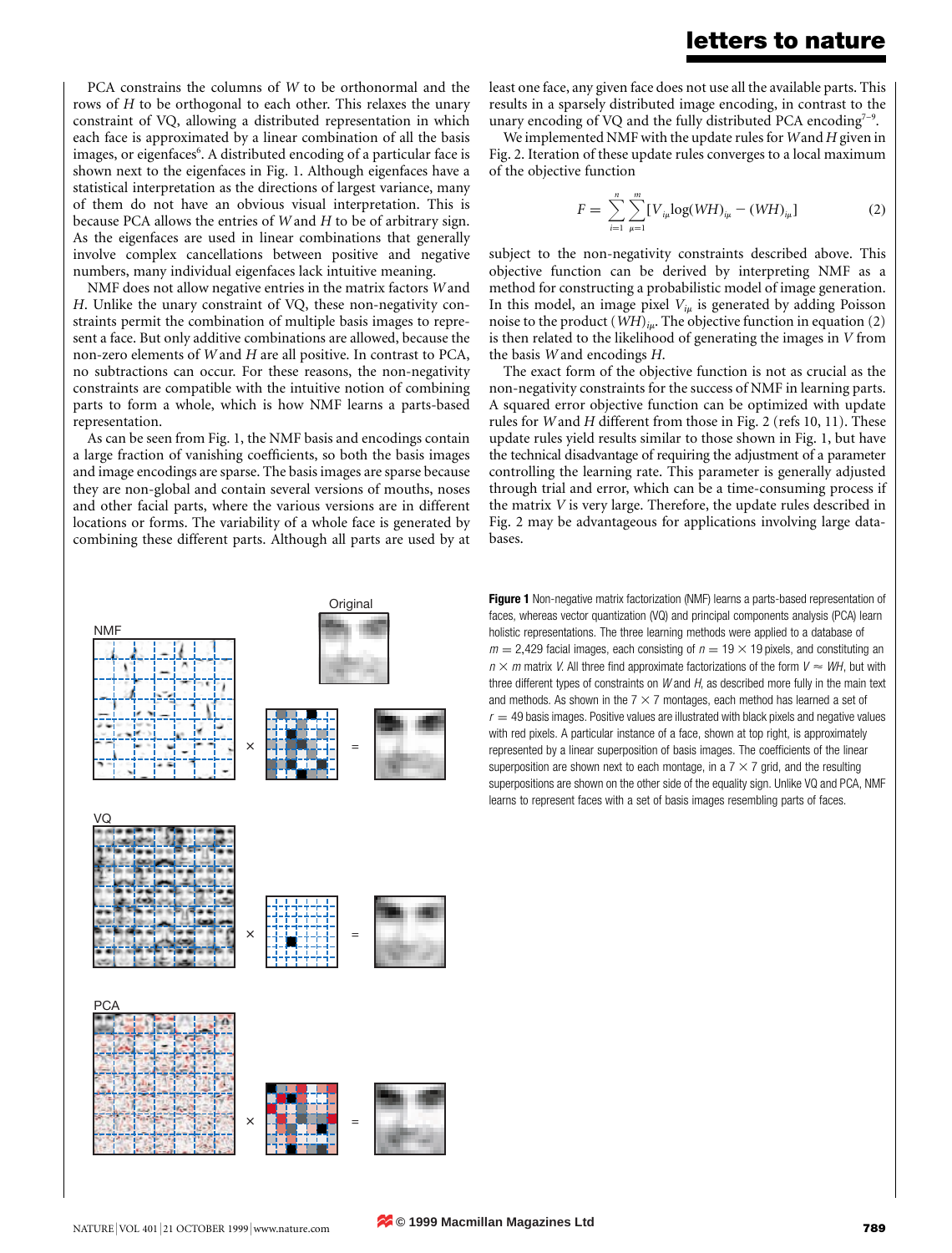It is helpful to visualize the dependencies between image pixels and encoding variables in the form of the network shown in Fig. 3. The top layer of nodes represents an encoding  $h_1, \ldots, h_r$  (column of *H*), and the bottom layer an image  $v_1, \ldots, v_n$  (column of *V*). The matrix element *Wia* quantifies the amount of influence that the *a*th encoding variable  $h_a$  has on the *i*th image pixel  $v_i$ . A single encoding variable influences multiple image pixels, owing to the fan-out of connections from the encoding variable. Because of the nonnegativity of *Wia*, this influence is restricted to coactivation of image pixels. Intuitively, a parts-based representation should be learnable from observations of coactivation in *V*, as the image pixels belonging to the same part of the face are coactivated when that part is present. NMF learns by adapting *Wia* to generate the appropriate coactivations.

The preceding description of NMF has been specialized to images, but the algorithm is actually applicable to a wide variety of problem domains. More generally, NMF is a method for modelling the generation of directly observable visible variables *V* from hidden variables *H* (refs 12, 13). Each hidden variable coactivates a subset of visible variables, or 'part'. Activation of a constellation of hidden variables combines these parts additively to generate a whole. Seen in this light, NMF has a very broad range of potential applications. We illustrate this versatility by applying NMF to a completely different problem, the semantic analysis of text documents.

For this application, a corpus of documents is summarized by a matrix *V*, where  $V_{i\mu}$  is the number of times the *i*th word in the vocabulary appears in the  $\mu$ th document<sup>14</sup>. These word counts can be regarded as a set of visible variables and modelled as being generated from an underlying set of hidden variables. Application of VQ, PCA or NMF involves finding the approximate factorization of this matrix  $V \approx WH$  into a feature set *W* and hidden variables *H*, in the same way as was done for faces.

In the VQ factorization, a single hidden variable is active for each document. If the same hidden variable is active for a group of documents, they are semantically related, because they have similar frequencies of word occurrence. Consequently, the hidden variables are called semantic variables, and VQ is accordingly used for automatic semantic indexing of documents by topic $14$ . Each column of *W*, or semantic feature, consists of the word frequencies for the corresponding semantic variable.

VQ allows only one semantic variable to be active, which prevents more than one topic from being attributed to a document. PCA would seem to be a solution to this problem, as it allows activation of multiple semantic variables. Although PCA has been successful in

certain linguistic tasks<sup>15</sup>, it generally results in semantic variables that are difficult to interpret, for much the same reason that the PCA representation of faces has no obvious visual interpretation. This is the result of two unrealistic aspects of the model: all semantic variables are used to represent each document; and negative values for semantic variables are allowed. Intuitively, it makes more sense for each document to be associated with some small subset of a large array of topics, rather than just one topic or all the topics. Because the sparsely distributed representation of NMF appears ideally suited for this purpose, we applied NMF to the semantic analysis of a corpus of encyclopedia articles.

Some of the semantic features ( $r = 200$ , columns of *W*) discovered by NMF are shown in Fig. 4. In each semantic feature, the algorithm has grouped together semantically related words. Each article in the encyclopedia is represented by additively combining several of these features. For example, to represent the article about the 'Constitution of the United States', the semantic feature containing 'supreme' and 'court' and the one containing 'president' and 'congress' are coactivated.

In addition to grouping semantically related words together into semantic features, the algorithm uses context to differentiate between multiple meanings of the same word. For example, the word 'lead' appears with high frequency in two semantic features shown in Fig. 4: it occurs with 'metal', 'copper' and 'steel' in one, whereas it appears with 'person', 'rules' and <sup>'</sup>law' in the other. This demonstrates that NMF can deal with the polysemy of 'lead' by disambiguating two of its meanings in the corpus of documents.

Although NMF is successful in learning facial parts and semantic topics, this success does not imply that the method can learn parts from any database, such as images of objects viewed from extremely different viewpoints, or highly articulated objects. Learning parts for these complex cases is likely to require fully hierarchical models with multiple levels of hidden variables, instead of the single level in NMF. Although non-negativity constraints may help such models to learn parts-based representations<sup>13</sup>, we do not claim that they are sufficient in themselves. Also, NMF does not learn anything about the 'syntactic' relationships between parts. NMF assumes that the hidden variables are non-negative, but makes no further assumptions about their statistical dependencies.

This is in contrast to independent components analysis (ICA), a variant of PCA that assumes that the hidden variables are statistically independent and non-gaussian<sup>16,12</sup>. Applying ICA to the facial images to make the encodings independent results in basis images that are holistic. The independence assumption of ICA is illsuited for learning parts-based representations because various



Figure 2 Iterative algorithm for non-negative matrix factorization. Starting from nonnegative initial conditions for W and H, iteration of these update rules for non-negative V finds an approximate factorization  $V \approx WH$  by converging to a local maximum of the objective function given in equation (2). The fidelity of the approximation enters the updates through the quotient  $V_{i\mu}/(WH)_{i\mu}$ . Monotonic convergence can be proven using techniques similar to those used in proving the convergence of the EM algorithm<sup>22,23</sup>. The update rules preserve the non-negativity of  $W$  and  $H$  and also constrain the columns of  $W$ to sum to unity. This sum constraint is a convenient way of eliminating the degeneracy associated with the invariance of WH under the transformation  $W \to W\Lambda$ ,  $H \to \Lambda^{-1}H$ , where  $\Lambda$  is a diagonal matrix.



Figure 3 Probabilistic hidden variables model underlying non-negative matrix factorization. The model is diagrammed as a network depicting how the visible variables  $v_1, \ldots, v_n$  in the bottom layer of nodes are generated from the hidden variables  $h_1, \ldots, h_r$  in the top layer of nodes. According to the model, the visible variables  $v_i$  are generated from a probability distribution with mean  $\Sigma_a W_{ia} h_{a}$ . In the network diagram, the influence of  $h_a$ on  $v_i$  is represented by a connection with strength  $W_{ia}$ . In the application to facial images, the visible variables are the image pixels, whereas the hidden variables contain the partsbased encoding. For fixed a, the connection strengths  $W_{1a}, \ldots, W_{na}$  constitute a specific basis image (right middle) which is combined with other basis images to represent a whole facial image (right bottom).